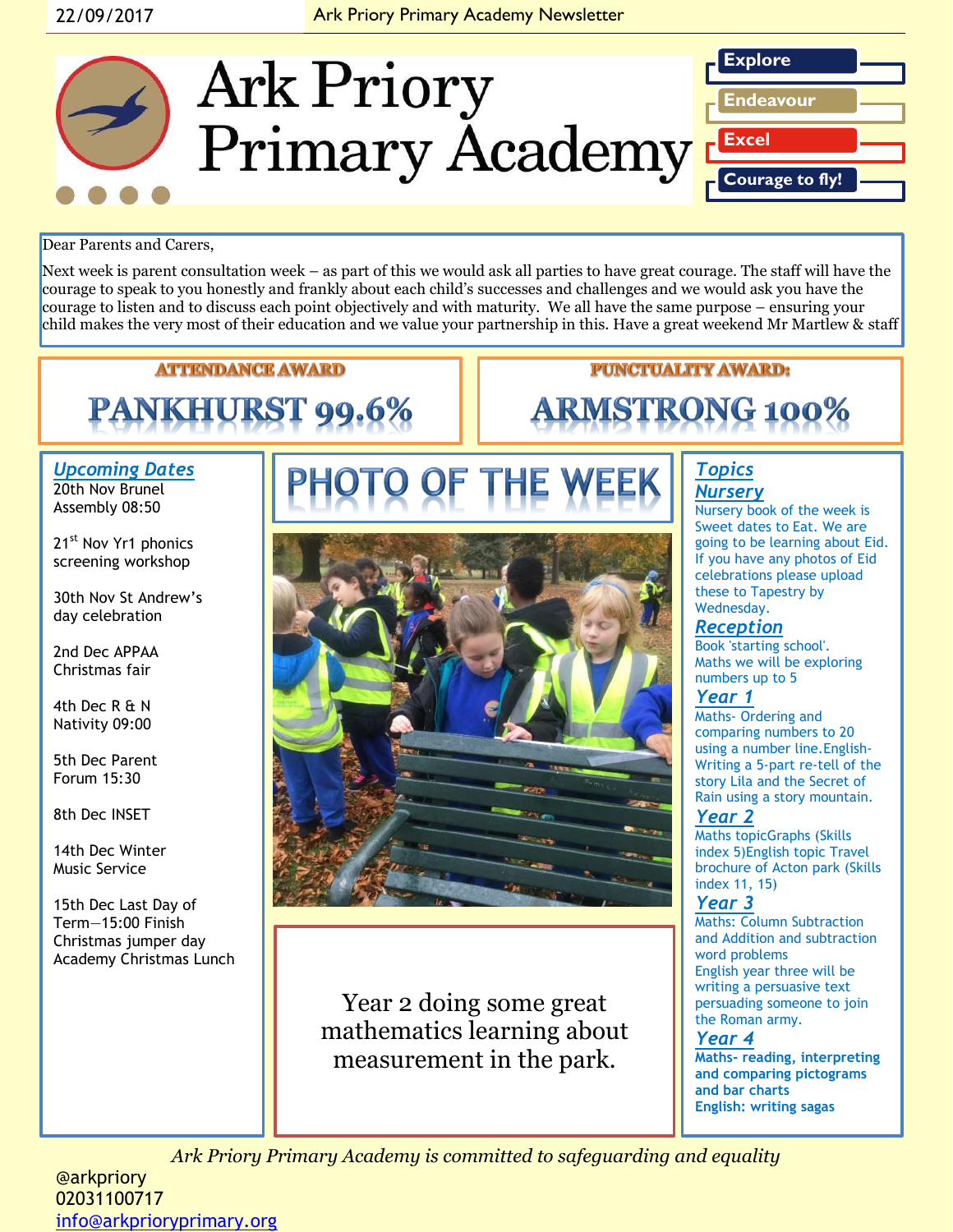| <b>Celebration Achievement</b><br>Parents of Children named below are welcome to attend awards assembly<br>These children will receive their certificate on:<br>27 <sup>th</sup> November 2017<br>Yrs. $2,3$ & 4 08:50<br>Yrs. R & 1 09:45 |                 |                |                  |              |  |
|--------------------------------------------------------------------------------------------------------------------------------------------------------------------------------------------------------------------------------------------|-----------------|----------------|------------------|--------------|--|
|                                                                                                                                                                                                                                            | <b>COURAGE</b>  | <b>EXPLORE</b> | <b>ENDEAVOUR</b> | <b>EXCEL</b> |  |
| $\mathbf R$                                                                                                                                                                                                                                | Keyan           | <b>Ellise</b>  | Abigail          | Yusuf        |  |
| 1                                                                                                                                                                                                                                          | <b>Florence</b> | Rohanna        | Daniyal          | Drummond     |  |
| $\overline{2}$                                                                                                                                                                                                                             | Hassan          | Amelie         | <b>Sophie G</b>  | Hiba         |  |
| 3                                                                                                                                                                                                                                          | Zahraa          | Joshua         | Layla            | Ayah         |  |
| 4                                                                                                                                                                                                                                          | <b>Augustin</b> | <b>Jasmine</b> | <b>Franceska</b> | Gracie       |  |

# **Handwriting Awards**

| 1              | Seb       |
|----------------|-----------|
| $\overline{2}$ | Matthew   |
| 3              | Sebastian |
|                | Harry     |

# **T**op Table

These children are invited to a special Friday afternoon tea with Mr Martlew on Friday the 24<sup>th</sup> November

APOLOGIES TO LAST WEEKS TOP TABLE MR MARTLEW WAS UNWELL AND HAD TO LEAVE THE ACADEMY EARLY THEY WILL GET TOP TABLE ON MONDAY



*Ark Priory Primary Academy is committed to safeguarding and equality* 

@arkpriory 02031100717 [info@arkprioryprimary.org](mailto:info@arkprioryprimary.org)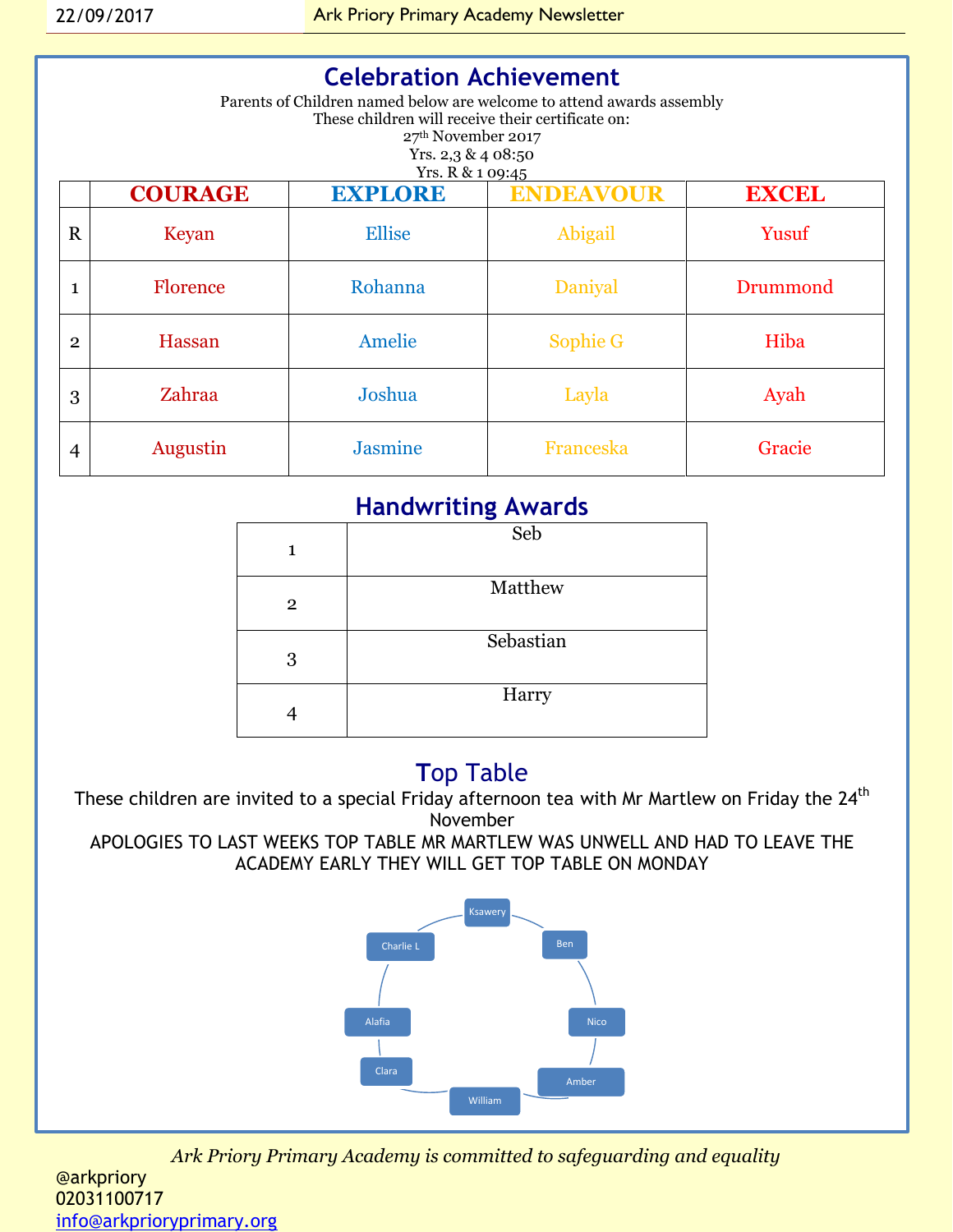# **Notices**

# *Nursery*

Children should not be playing in the outdoor area before and after school as it is being left in a mess

# *Reception*

Children should not be playing in the outdoor area before and after school as it is being left in a mess

# *Year 1*

*Year 1 science day on Monday. We are dissecting flowers and planting our own seeds! Year 2* 

# *Year 3*

Year three trip on Thursday is to the Roman Verulamium museum. Water bottle and snacks to be brought as well as coats for outside activities.

*Year 4*

# **General**

- Please make sure that you are checking uniform – if there is a childs name in the uniform please return it to the teacher if not the correct item.

- Once the children are handed over the school has no jurisdiction or responsibility for them. Please ensure you are paying attention to your child and their behaviour. We have had several near misses recently after dismissal with children nearly falling from the outside of the climbing frame, leaving via the main gates and behaving inappropriately towards other children. Please don't compromise the safety and wellbeing of your child for the sake of messages/social media on your phone.

# **Ark Soane Secondary Academy**

There will be an Ark secondary choice for parents in Ealing. Ark submitted a free school application to the Department for Education to open a new secondary academy on the site of the current Acton College (MillHillRoad W3), to help meet the significant need for secondary school places. The application was approved in 2015. The 1200 place school (including 300 places in the sixth form) is proposed to open in September 2019. At which time, we would admit 180 year 7 pupils each year until it reaches full capacity. Ark is now consulting on the proposal to open Ark Soane Academy as well as the proposed admissions criteria for the school – we understand Ark Byron and Ark Priory parents were at the consultation meeting last weekend. The consultation will run until 4 December 2017<http://arksoane.org/consultations>



A Big Thank You to everyone who placed a Greeting/Christmas Card order – we have raised *£240.35!*

*Ark Priory Primary Academy is committed to safeguarding and equality*  @arkpriory 02031100717 [info@arkprioryprimary.org](mailto:info@arkprioryprimary.org)